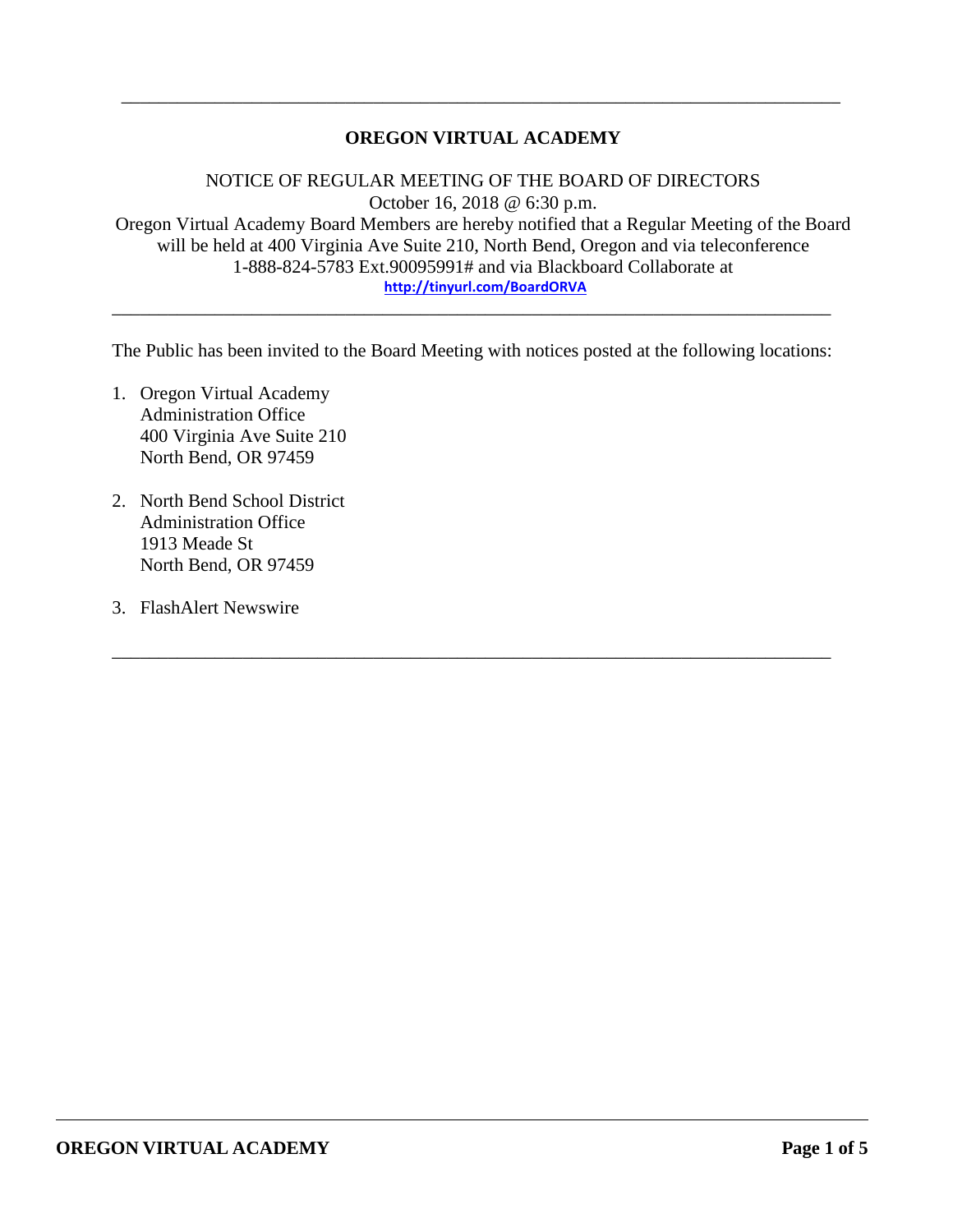### **AGENDA REGULAR MEETING AGENDA**

### **BOARD OF DIRECTORS OREGON VIRTUAL ACADEMY**

**Tuesday, October 16 th , 2018 6:30 p.m.** ORVA Office 400 Virginia Ave Suite 210 North Bend, OR 97459

## **INSTRUCTIONS FOR PRESENTATIONS TO THE BOARD BY PARENTS AND CITIZENS**

The Oregon Virtual Academy welcomes your participation at the School's Board meetings. The purpose of a public meeting of the Board of Directors is to conduct the affairs of the School in public. We are pleased that you are in attendance and hope that you will visit these meetings often. Your participation assures us of continuing community interest in our School. To assist you in the ease of speaking/participating in our meetings, the following guidelines are provided.

- 1. Agendas are available to all audience members at the door to the meeting or by requesting the agenda from School Officials (541-751-8060).
- 2. The "Public Comment" portion is set aside for members of the audience to raise issues that are not specifically on the agenda. These presentations are limited to three (3) minutes and total time allotted to non-agenda items will not exceed fifteen (15) minutes. The Board may give direction to staff to respond to your concern or you may be offered the option of returning with a citizen-requested item.
- 3. When addressing the Board, speakers are requested to stand, to state their name and address, and to adhere to the time limits set forth.
- 4. Citizens may request that a topic related to school business be placed on a future agenda by submitting a written request at least seventy-two (72) hours in advance of any regular meeting. Once such an item is properly placed on the agenda, the Board can respond, interact, and act upon the item.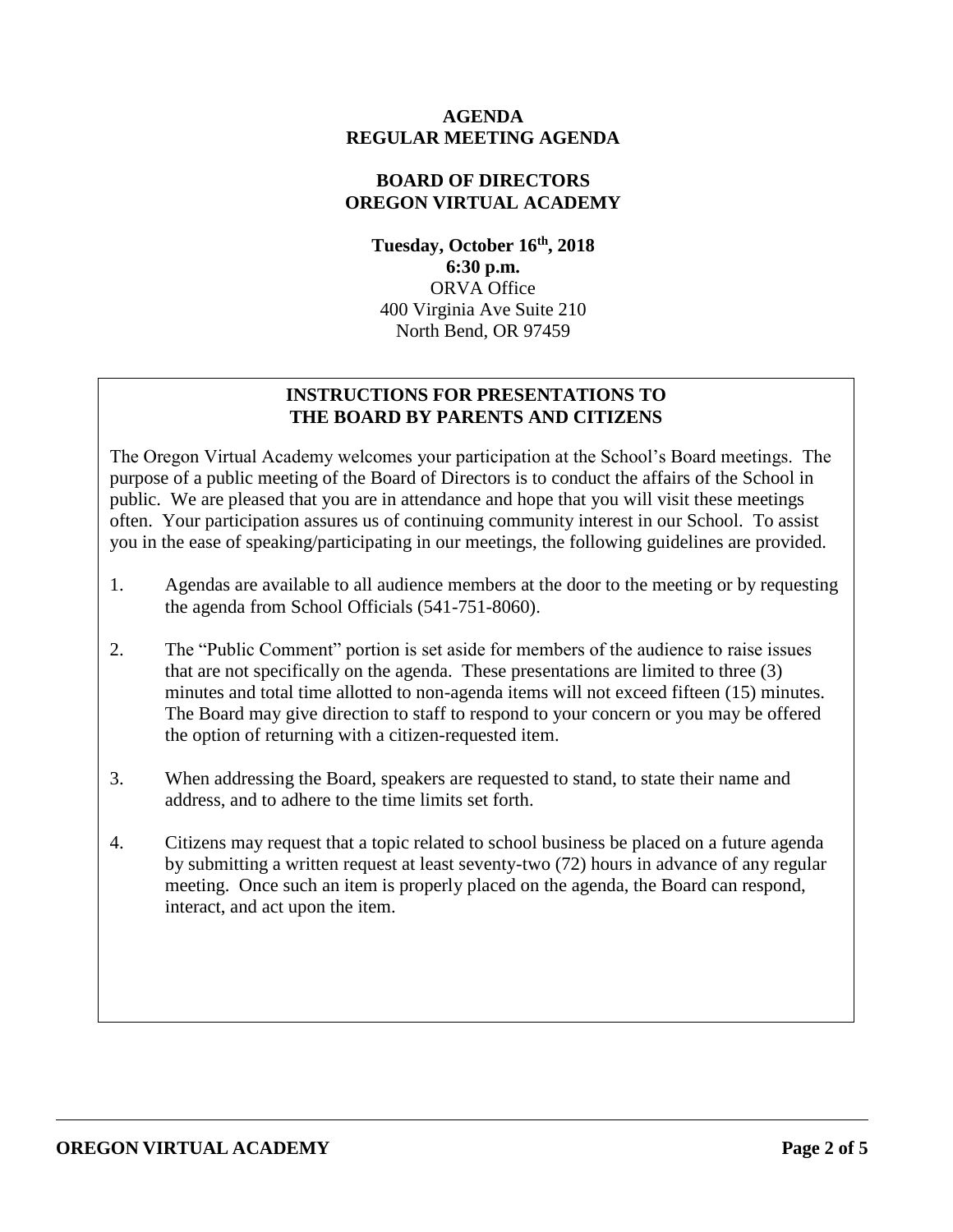### **I. PRELIMINARY**

**A.** CALL TO ORDER

Meeting was called to order by the Board Chair at \_\_\_ P.M.

#### **B.** Roll Call

| <b>Member</b>       | <b>Title</b>  | Term      | <b>Present</b> | <b>Absent</b> | In | Out |
|---------------------|---------------|-----------|----------------|---------------|----|-----|
| Mr. Paul Tannahill  | Member        | 2015-2018 |                |               |    |     |
| Mr. Michael Herndon | Member        | 2015-2018 |                |               |    |     |
| Ms. Terri Bennink   | Secretary     | 2016-2019 |                |               |    |     |
| Mr. Steven Isaacs   | Member        | 2016-2019 |                |               |    |     |
| Mr. Brian Bray      | Chairman      | 2016-2019 |                |               |    |     |
| Mr. Barry Jahn      | Vice Chairman | 2017-2020 |                |               |    |     |
| Vacant              | Member        | 2017-2020 |                |               |    |     |

### **II. COMMUNICATIONS**

**A.** PUBLIC COMMENTS:

No individual comment shall be for more than three (3) minutes and the total time for this purpose shall not exceed fifteen (15) minutes. Board members may respond to comments however no action can be taken. The Board may give direction to staff following comment.

#### **B.** BOARD/STAFF DISCUSSION

- 1. School Informational Reports
	- a. School Leadership Report ORVA Administration (**see attached "Weekly Highlights Report**)
	- b.Review of Financial Packet (through September 2018) M. Herndon, Board Treasurer and C. Chun-Hoon, Finance Director
	- c. Additional Financial Discussion M. Herndon, Board Treasurer
	- d.Credit Card Charges (through September 2018) M. Caldwell, Office Manager
- 2. Board of Directors Discussion:
	- a. Committee Updates
		- i) Finance Committee M. Herndon, Board Treasurer
		- ii) The ORVA Town Hall B. Jahn, Board Vice-Chair/S. Werlein, HOS
		- iii) Professional Services Committee B. Bray, Board Chair
		- iv) Policy Committee M. Herndon, Board Treasurer
	- b. Other B. Jahn, Board Member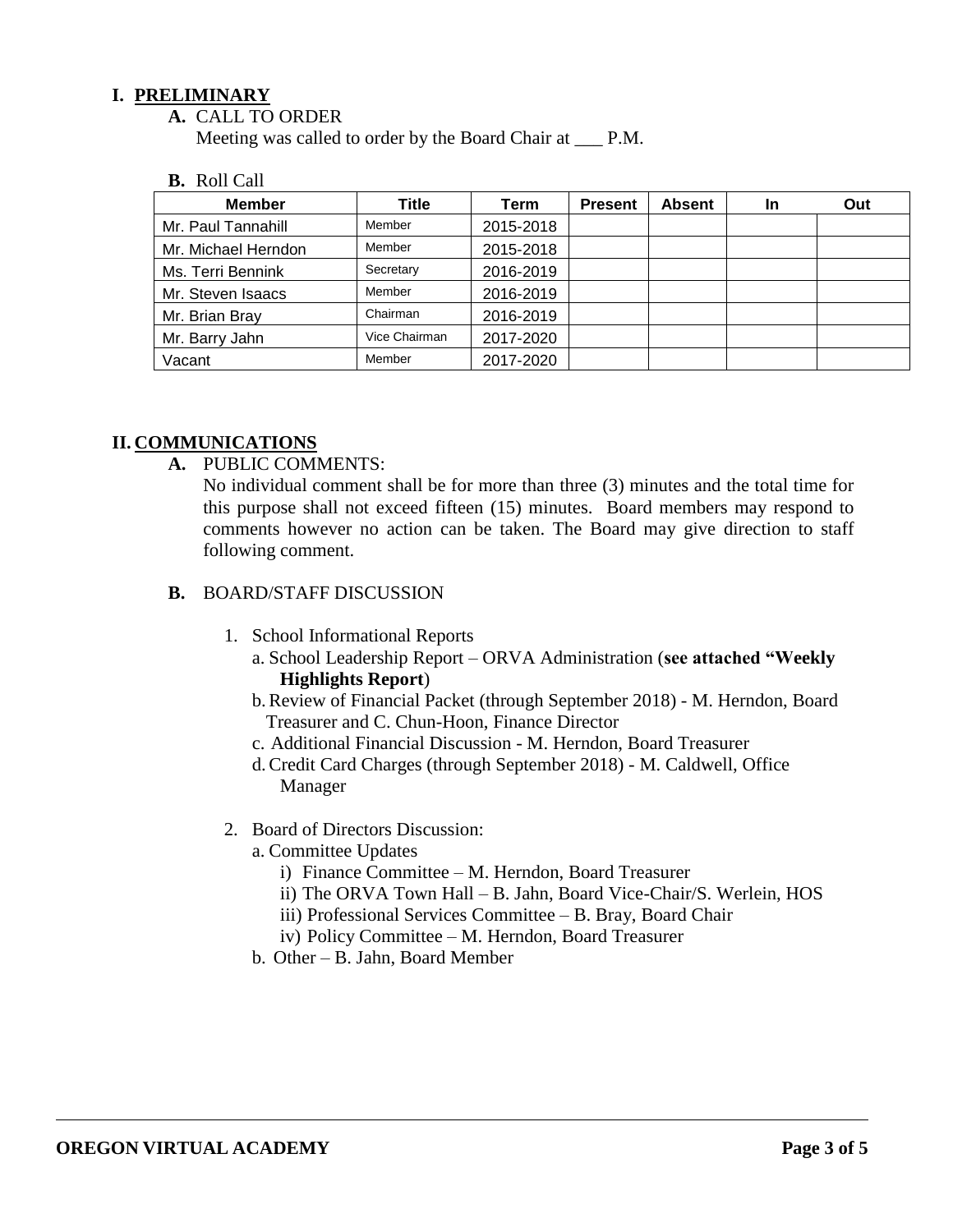### **III. CONSENT AGENDA ITEMS**

All matters listed under the consent agenda are considered by the Board to be routine and will be approved/enacted by the Board in one motion in the form listed below. Unless specifically requested by a Board member for further discussion or removed from the agenda, there will be no discussion of these items prior to the Board votes on them. The Head of School recommends approval of all consent agenda items.

### **A.** ITEMS FOR APPROVAL

- 1. Previous Meeting Minutes
	- a. September  $18<sup>th</sup>$ , 2018

### **IV. ACTION ITEMS**

#### **A.** IV-BDRPT-01\_10-16-18

Discussion and Possible Action on the FY 2018 Financial Audit Report.

| <b>Member</b>       | <b>Motion</b> | Aye            | <b>No</b>             | <b>Abstain</b> | <b>Absent</b> |
|---------------------|---------------|----------------|-----------------------|----------------|---------------|
| Mr. Paul Tannahill  |               |                |                       |                |               |
| Mr. Michael Herndon |               |                |                       |                |               |
| Ms. Terri Bennink   |               |                |                       |                |               |
| Mr. Steven Isaacs   |               |                |                       |                |               |
| Mr. Brian Bray      |               |                |                       |                |               |
| Mr. Barry Jahn      |               |                |                       |                |               |
| Vacant              |               |                |                       |                |               |
| Motion              | Carried ()    | Not Carried () | Vote, $(A)$ $(N)(Ab)$ | Tabled ı       |               |

#### B. IV-BDRPT-02\_10-16-18

Discussion and possible action to authorize board chair and treasurer to work on behalf of the board and provide direction to staff in the selection of benefit plans and providers and to subsequently make recommendations to the entire board.

| <b>Member</b>       | <b>Motion</b> | Aye           | <b>No</b>         | <b>Abstain</b> | <b>Absent</b> |
|---------------------|---------------|---------------|-------------------|----------------|---------------|
| Mr. Paul Tannahill  |               |               |                   |                |               |
| Mr. Michael Herndon |               |               |                   |                |               |
| Ms. Terri Bennink   |               |               |                   |                |               |
| Mr. Steven Isaacs   |               |               |                   |                |               |
| Mr. Brian Bray      |               |               |                   |                |               |
| Mr. Barry Jahn      |               |               |                   |                |               |
| Vacant              |               |               |                   |                |               |
| Motion              | Carried ()    | Not Carried ( | Vote, (A) (N)(Ab) | Tabled (       |               |